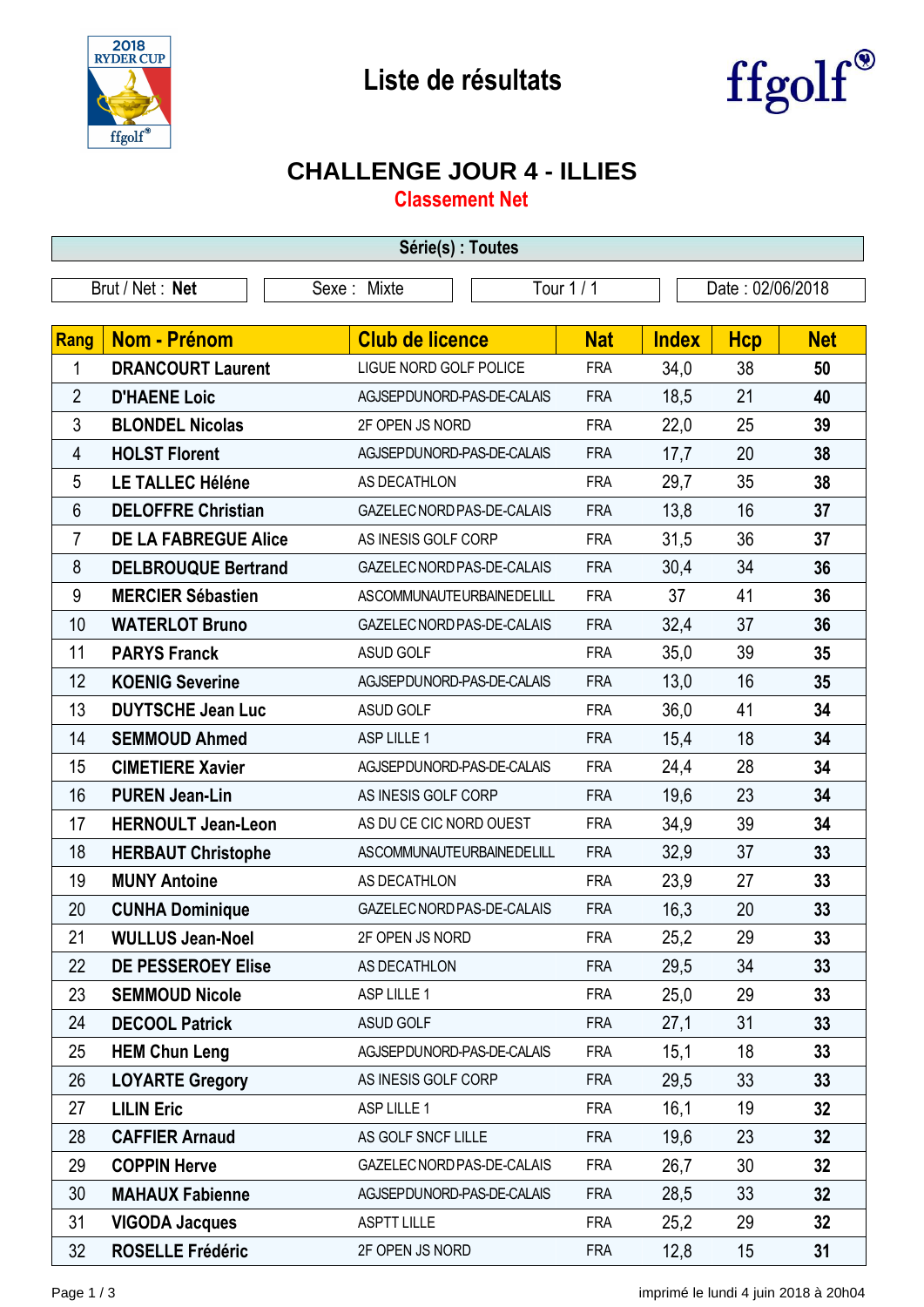| Rang | <b>Nom - Prénom</b>           | <b>Club de licence</b>     | <b>Nat</b> | <b>Index</b> | <b>Hcp</b> | <b>Net</b> |
|------|-------------------------------|----------------------------|------------|--------------|------------|------------|
| 33   | <b>DELBECQ Nathalie</b>       | LIGUE NORD GOLF POLICE     | <b>FRA</b> | 29,5         | 34         | 31         |
| 34   | <b>KAZMIERCZAK Denis</b>      | LIGUE NORD GOLF POLICE     | <b>FRA</b> | 27,5         | 31         | 31         |
| 35   | <b>BARA Laurent</b>           | AS PGE                     | <b>FRA</b> | 21,8         | 25         | 31         |
| 36   | <b>CAVROIS Patrice</b>        | AS DECATHLON               | <b>FRA</b> | 21,8         | 25         | 31         |
| 37   | <b>WATTINNE Mathieu</b>       | AS DECATHLON               | <b>FRA</b> | 26,0         | 30         | 31         |
| 38   | <b>SOCKEEL Matthieu</b>       | <b>ASPTT LILLE</b>         | <b>FRA</b> | 33,0         | 37         | 30         |
| 39   | <b>DUBOIS Celine</b>          | AS INESIS GOLF CORP        | <b>FRA</b> | 33,0         | 38         | 30         |
| 40   | <b>TAVERNE Yves</b>           | <b>ASPTT LILLE</b>         | <b>FRA</b> | 25,8         | 29         | 30         |
| 41   | <b>CUNHA Eric</b>             | GAZELEC NORD PAS-DE-CALAIS | <b>FRA</b> | 17,4         | 20         | 30         |
| 42   | <b>LOUCHART Audrey</b>        | AS INESIS GOLF CORP        | <b>FRA</b> | 48           | 41         | 29         |
| 43   | <b>DEVIN Patrick</b>          | ASP LILLE 1                | <b>FRA</b> | 21,7         | 25         | 29         |
| 44   | <b>LASEK Richard</b>          | 2F OPEN JS NORD            | <b>FRA</b> | 18,7         | 22         | 29         |
| 45   | <b>LORMIER Raymond</b>        | GAZELEC NORD PAS-DE-CALAIS | <b>FRA</b> | 21,1         | 24         | 29         |
| 46   | <b>STAVOT Éric</b>            | 2F OPEN JS NORD            | <b>FRA</b> | 20,6         | 24         | 29         |
| 47   | <b>VAN EVERCOREN Alain</b>    | LIGUE NORD GOLF POLICE     | <b>FRA</b> | 16,9         | 20         | 29         |
| 48   | <b>ALSON Jean Paul</b>        | ASCOMMUNAUTEURBAINEDELILL  | <b>FRA</b> | 29,6         | 33         | 29         |
| 49   | <b>DECLERCQ Eric</b>          | AS DU CE CIC NORD OUEST    | <b>FRA</b> | 24,5         | 28         | 29         |
| 50   | <b>BROUTEELE Thierry</b>      | LIGUE NORD GOLF POLICE     | <b>FRA</b> | 20,7         | 24         | 29         |
| 51   | <b>COETMEUR Bernard</b>       | GAZELEC NORD PAS-DE-CALAIS | <b>FRA</b> | 21,2         | 24         | 28         |
| 52   | <b>VENANT Gaston</b>          | <b>ASPTT LILLE</b>         | <b>FRA</b> | 18,5         | 21         | 28         |
| 53   | <b>ALBRECHT Antoine</b>       | AS PGE                     | <b>FRA</b> | 29,0         | 33         | 27         |
| 54   | <b>CAPOLINO Gino</b>          | <b>ASPTT LILLE</b>         | <b>FRA</b> | 26,0         | 30         | 27         |
| 55   | <b>PELTIER Patricia</b>       | ASP LILLE 1                | <b>FRA</b> | 28,7         | 33         | 26         |
| 56   | <b>DELACROIX Jeanne Marie</b> | ASP LILLE 1                | <b>FRA</b> | 37           | 41         | 26         |
| 57   | <b>CHEVRE Pascal</b>          | GAZELEC NORD PAS-DE-CALAIS | <b>FRA</b> | 22,4         | 26         | 26         |
| 58   | <b>BROUTEELE Lucas</b>        | LIGUE NORD GOLF POLICE     | <b>FRA</b> | 17,1         | 20         | 26         |
| 59   | <b>LEMOINE Nicolas</b>        | AGJSEPDUNORD-PAS-DE-CALAIS | <b>FRA</b> | 21,5         | 25         | 26         |
| 60   | <b>CHILLOH Alexandre</b>      | AS DECATHLON               | <b>FRA</b> | 34,0         | 38         | 26         |
| 61   | <b>HENIN Pascal</b>           | ASCOMMUNAUTEURBAINEDELILL  | <b>FRA</b> | 28,7         | 32         | 25         |
| 62   | <b>BONNET Jean Jacques</b>    | AS GOLF SNCF LILLE         | <b>FRA</b> | 17,0         | 20         | 25         |
| 63   | <b>TANCHON Philippe</b>       | AGJSEPDUNORD-PAS-DE-CALAIS | <b>FRA</b> | 13,8         | 16         | 25         |
| 64   | <b>TENENBAUM Bertrand</b>     | AGJSEPDUNORD-PAS-DE-CALAIS | <b>FRA</b> | 25,4         | 29         | 25         |
| 65   | <b>THIERY Jerome</b>          | <b>ASDN</b>                | <b>FRA</b> | 54           | 41         | 25         |
| 66   | <b>LAZZAOUI David</b>         | <b>ASDN</b>                | <b>FRA</b> | 24,7         | 28         | 25         |
| 67   | <b>CHAFFARD Jean-Albert</b>   | AS DU CE CIC NORD OUEST    | <b>FRA</b> | 27,0         | 31         | 25         |
| 68   | <b>BAEKELAND Charlotte</b>    | GAZELEC NORD PAS-DE-CALAIS | <b>FRA</b> | 29,0         | 34         | 24         |
| 69   | <b>BECQUART Claude</b>        | ASP LILLE 1                | <b>FRA</b> | 22,7         | 26         | 24         |
| 70   | <b>GEERAERT Patrick</b>       | AS GOLF SNCF LILLE         | <b>FRA</b> | 18,5         | 21         | 23         |
| 71   | <b>TREDEZ Jean Marc</b>       | GAZELEC NORD PAS-DE-CALAIS | <b>FRA</b> | 31,1         | 35         | 22         |
| 72   | <b>WATTRELOT Francis</b>      | ASP LILLE 1                | <b>FRA</b> | 21,9         | 25         | 21         |
| 73   | <b>DELATTRE Yveline</b>       | <b>ASDN</b>                | <b>FRA</b> | 30,5         | 35         | 21         |
| 74   | <b>DEFRETIN Lionel</b>        | ASCOMMUNAUTEURBAINEDELILL  | <b>FRA</b> | 20,9         | 24         | 20         |
| 75   | <b>KOITKA Thierry</b>         | AS DU CE CIC NORD OUEST    | <b>FRA</b> | 24,5         | 28         | 20         |